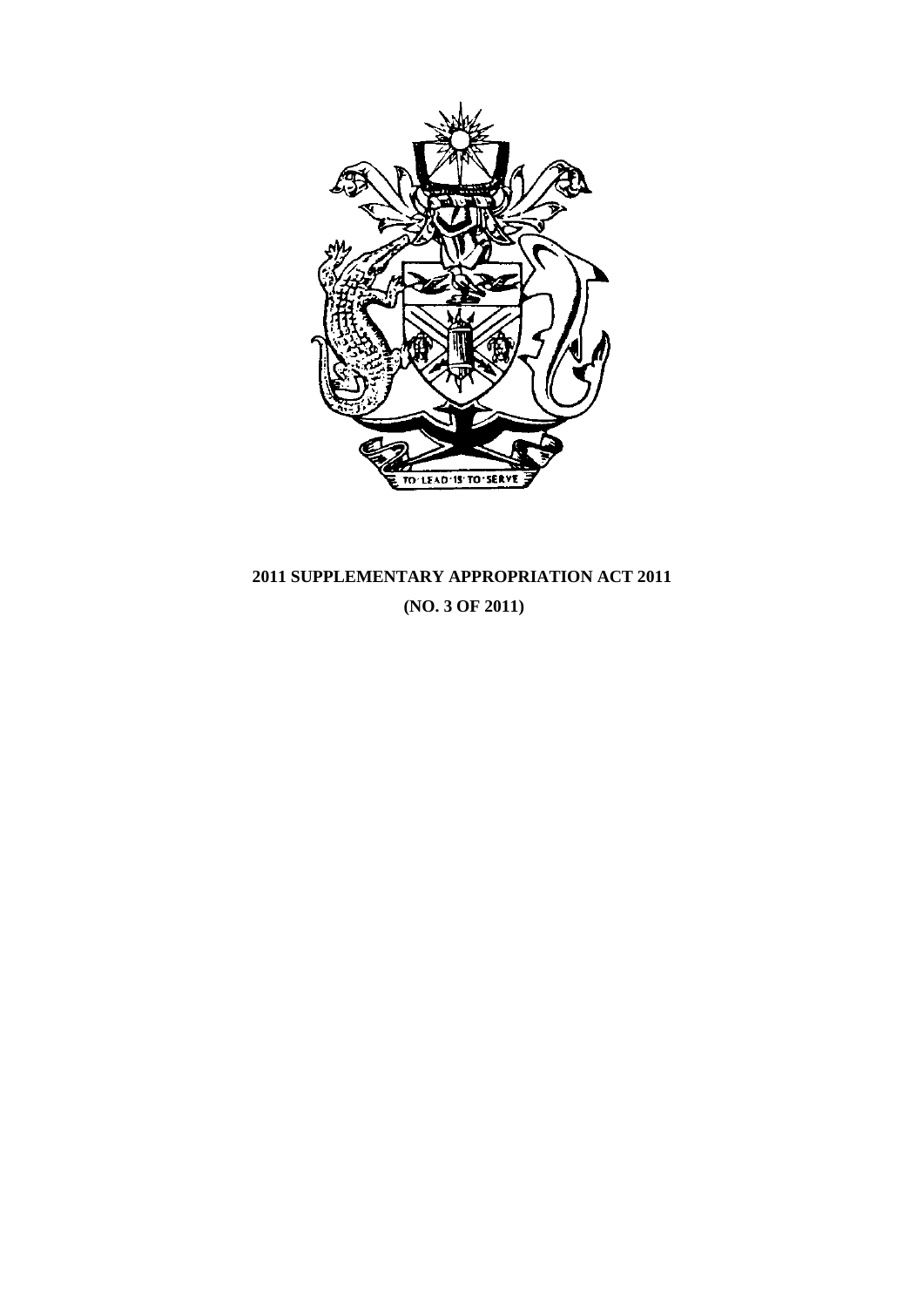

# **2011 SUPPLEMENTARY APPROPRIATION ACT 2011**

**(NO. 3 OF 2011)**

A

BILL

Entitled

**AN ACT** TO APPROPRIATE ADDITIONAL ONE HUNDRED AND FORTY ONE MILLION, FOUR HUNDRED AND EIGHT THOUSAND, THREE HUNDRED AND FORTY EIGHT DOLLARS TO THE SERVICE OF THE YEAR ENDING  $31^{\rm ST}$ DECEMBER 2011

**ENACTED** by the National Parliament of Solomon Islands.

3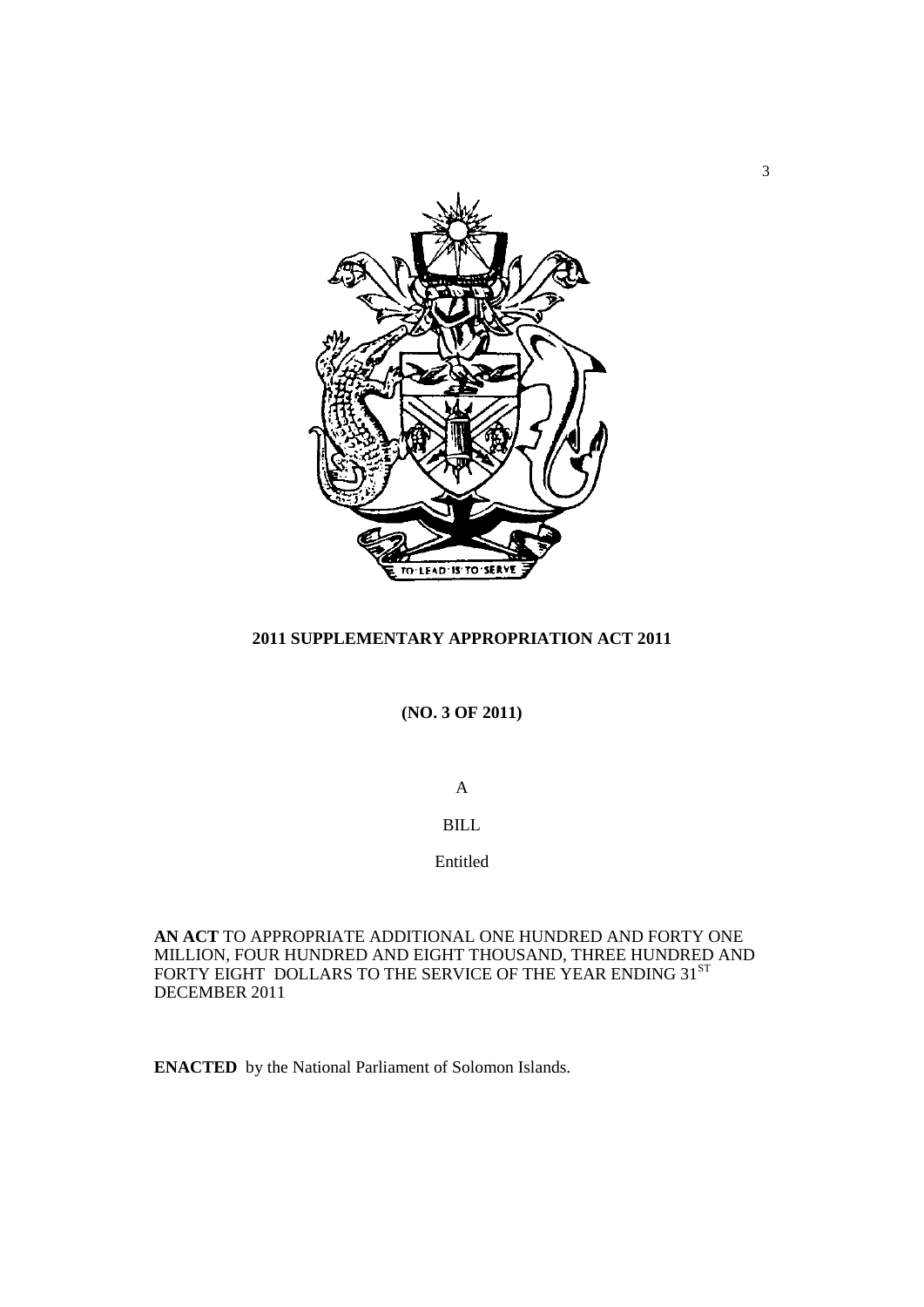#### **2011 SUPPLEMENTARY APPROPRIATION BILL 2011**

Short title and commencement

Authorization and appropriation of \$141,408,348

**1**. This Act may be cited as the 2011 Supplementary Appropriation Act 2011 and commences on the date ("commencement date") it is published in the *Gazette*.

**2**. (1) The issue from the Consolidated Fund is hereby authorised of a sum of one hundred and forty one million, four hundred and eight thousand, three hundred and forty eight dollars to be applied to the service of the year ending  $31<sup>st</sup>$  December 2011.

(2) The sum specified in subsection (1) shall be deemed to have been appropriated as from the commencement date for supply of the heads and in the amounts respectively specified for such heads, as set out in the Schedule.

**3.** The total sums authorised by contingencies warrants issued by the Minister under section 15 of the Public Finance and Audit Act (Cap. 120) from the commencement date until 31<sup>st</sup> December 2011 shall not exceed:

(a) in respect of Heads of Recurrent Expenditure, seven million five hundred thousand dollars; and

(b) in respect of Heads of Development Expenditure, seven million five hundred thousand dollars.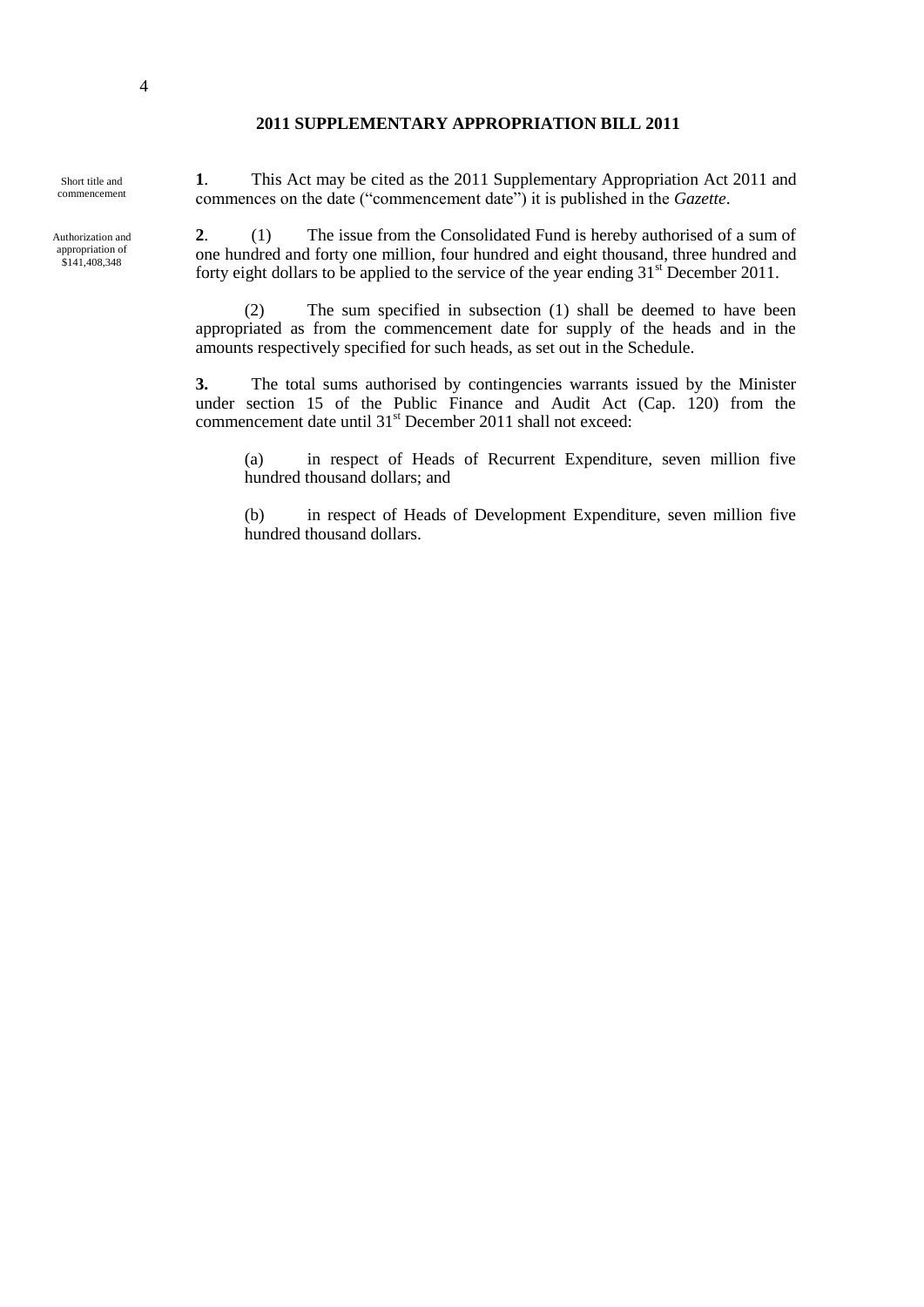# **SCHEDULE**

J.

# (Section  $2(1)$ )

# *EXPENDITURE BY CONTINGENCIES WARRANTS*

# *RECURRENT EXPENDITURE*

| <b>HEAD</b>                                                                                  | <b>EXPENDITURE</b><br><b>AUTHORISED</b> |
|----------------------------------------------------------------------------------------------|-----------------------------------------|
| 270: MINISTRY OF AGRICULTURE AND<br>LIVESTOCK DEVELOPMENT                                    | 500,000                                 |
| 272: MINISTRY OF EDUCATION AND<br>HUMAN RESOURCES DEVELOPMENT                                | 6,000,000                               |
| 274: MINISTRY OF FOREIGN AFFAIRS AND<br><b>EXTERNAL TRADE</b>                                | 2,600,000                               |
| 277: MINISTRY OF INFRASTRUCTURE<br><b>DEVELOPMENT</b>                                        | 2,740,000                               |
| 281: OFFICE OF THE PRIME MINISTER AND<br><b>CABINET</b>                                      | 3,000,000                               |
| 284: MINISTRY OF PROVINCIAL<br><b>GOVERNMENT &amp; INSTITUTIONAL</b><br><b>STRENGTHENING</b> | 1,600,000                               |
| 287: MINISTRY OF CULTURE AND<br><b>TOURISM</b>                                               | 477,361                                 |
| 289: MINISTRY OF COMMUNICATION AND<br><b>AVIATION</b>                                        | 3,000,000                               |
| 293: MINISTRY OF HOME AFFAIRS                                                                | 5,000,000                               |
| 295: MINISTRY OF MINES, ENERGY &<br><b>RURAL ELECTRIFICATION</b>                             | 500,000                                 |
| <b>TOTAL RECURRENT EXPENDITURE</b>                                                           | 25,417,361                              |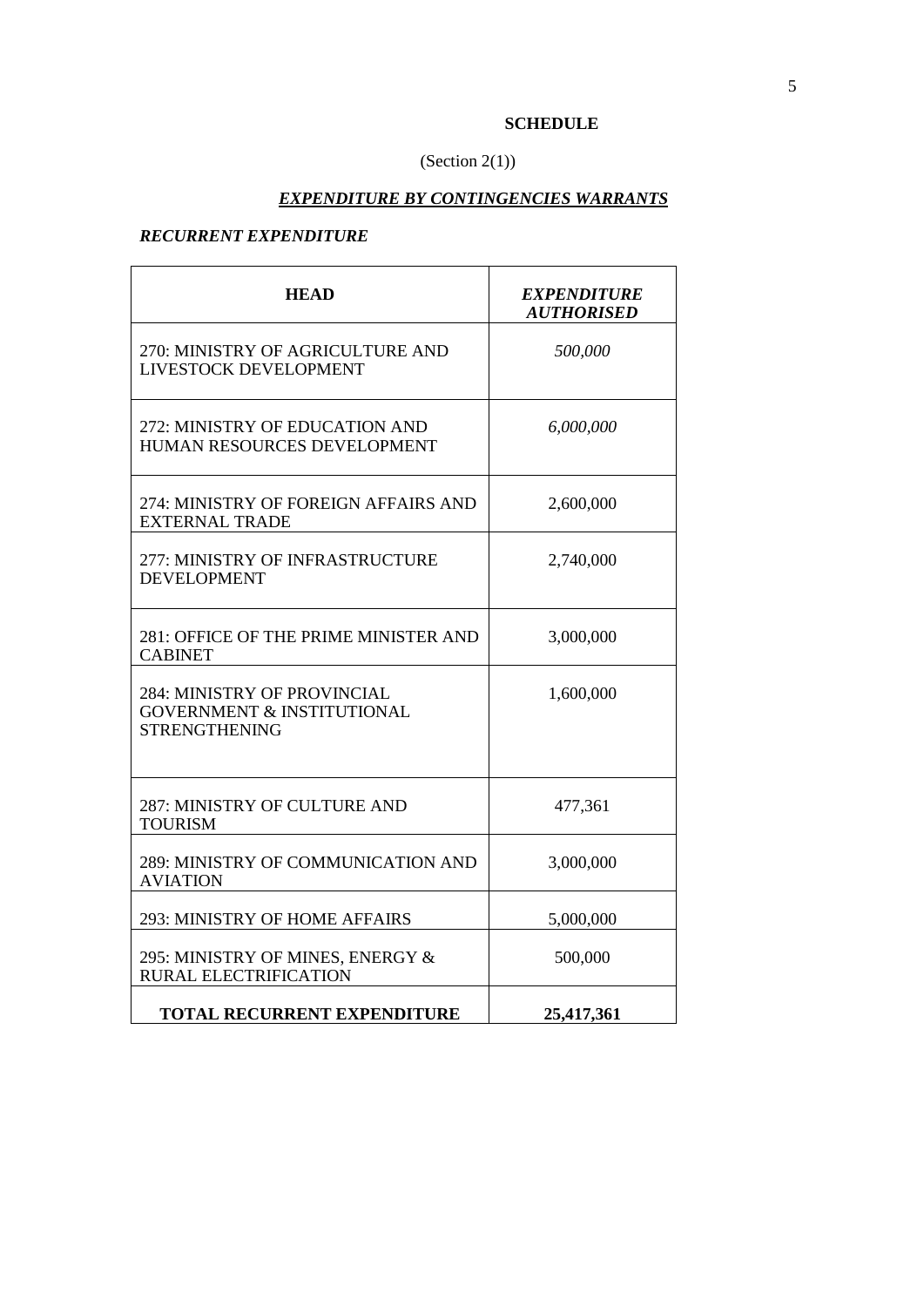# *DEVELOPMENT EXPENDITURE*

| <b>HEAD</b>                                                                                         | <b>EXPENDITURE</b><br><b>AUTHORISED</b> |
|-----------------------------------------------------------------------------------------------------|-----------------------------------------|
| MINISTRY OF AGRICULTURE<br>470:<br>&<br>LIVESTOCK DEVELOPMENT                                       | 1,000,000                               |
| 474: MINISTRY OF FOREIGN AFFAIRS                                                                    | 4,500,000                               |
| 480: MINISTRY OF FORESTRY &<br><b>RESEARCH</b>                                                      | 3,000,000                               |
| 483: MINISTRY OF POLICE & NATIONAL<br><b>SECURITY</b>                                               | 1,600,000                               |
| <b>484: MINISTRY OF PROVINCIAL</b><br><b>GOVERNMENT &amp; INSTITUTIONAL</b><br><b>STRENGTHENING</b> | 3,000,000                               |
| 489: MINISTRY OF COMMUNICATION &<br><b>AVIATION</b>                                                 | 6,600,000                               |
| 491: MINISTRY OF PUBLIC SERVICE                                                                     | 3,000,000                               |
| 495: MINISTRY OF MINES, ENERGY &<br><b>RURAL ELECTRIFICATION</b>                                    | 2,700,000                               |
| 499: MINISTRY OF RURAL DEVELOPMENT                                                                  | 1,100,000                               |
| <b>TOTAL DEVELOPMENT EXPENDITURE</b>                                                                | 26,500,000                              |

**TOTAL RECURRENT AND DEVELOPMENT EXPENDITURE BY CONTINGENCIES** 

**WARRANTS \$51,917,361**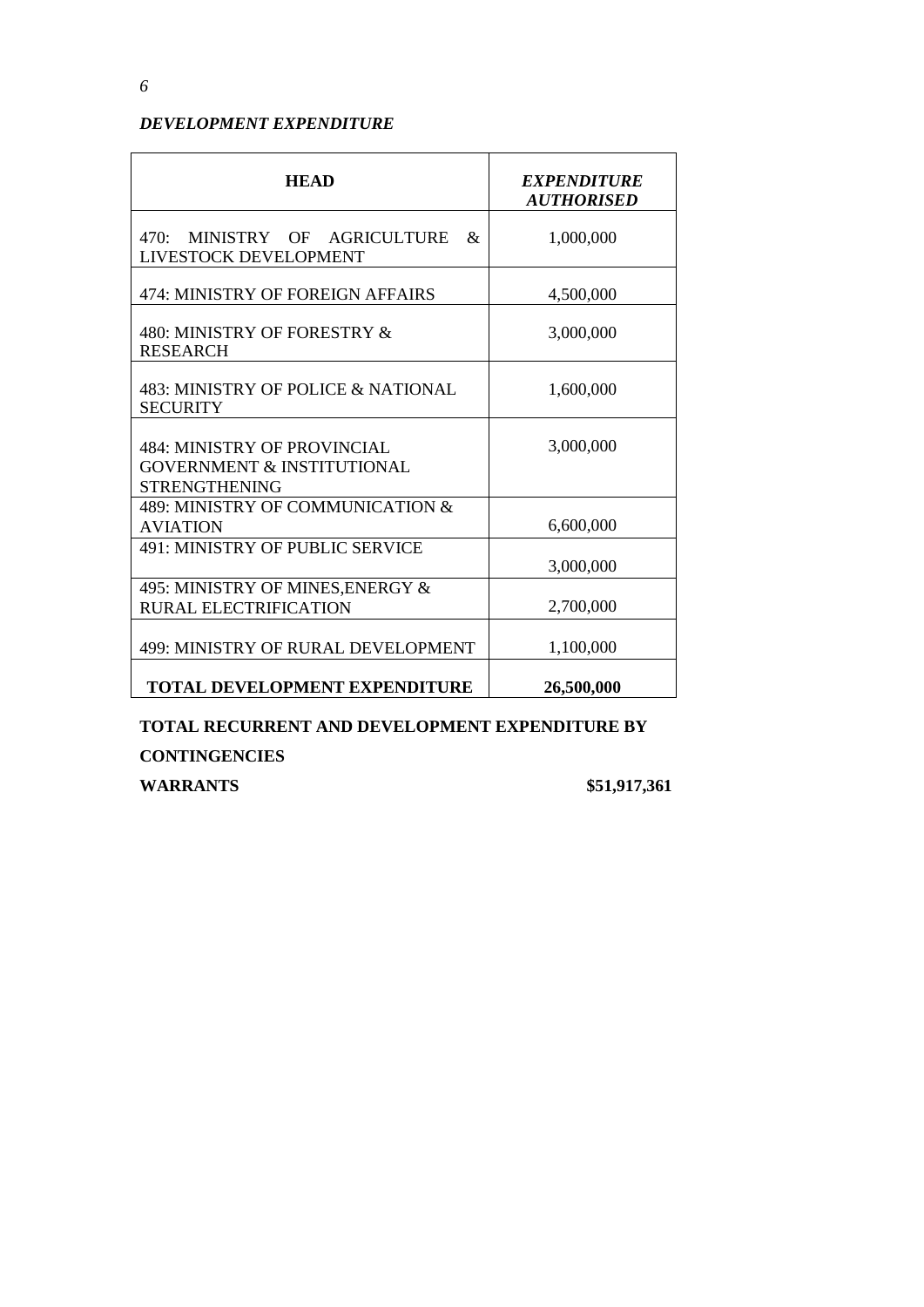# **SECTION 13 PUBLIC FINANCE AND AUDIT ACT – ADVANCE WARRANT EXPENDITURES**

**Note: Advances under Section 13 of the Public Finance and Audit Act must be repaid to the Consolidated Fund by 31 December 2012.**

| <b>HEAD</b>                                 | <b>EXPENDITURE</b><br><b>AUTHORISED</b> |
|---------------------------------------------|-----------------------------------------|
| 273: MINISTRY OF FINANCE & TREASURY         |                                         |
| Repaid in 2011                              | 2,380,500                               |
| 281:OFFICE OF THE PRIME MINISTER AND        |                                         |
| <b>CABINET</b>                              | 34,800,000                              |
| 283: MINISTRY OF POLICE, NATIONAL           |                                         |
| <b>SECURITY &amp; CORRECTIONAL SERVICES</b> | 2,614,000                               |
| Repaid in 2011                              |                                         |
| 292: MINISTRY OF JUSTICE AND LEGAL          |                                         |
| <b>AFFAIRS</b>                              | 400,000                                 |
| Repaid in 2011                              |                                         |
| <b>TOTAL ADVANCE WARRANTS</b>               | 40,194,500                              |

# **ADDITIONAL RECURRENT AND DEVELOPMENT EXPENDITURE**

| ALL MINISTRIES: COLA PAYMENT       | 24,396,487 |
|------------------------------------|------------|
| 498: MINISTRY OF RURAL DEVELOPMENT | 24,900,000 |
| <b>TOTAL EXPENDITURE PRESSURES</b> | 49,296,487 |

# **TOTAL RECURRENT AND DEVELOPMENT EXPENDITURE BY CONTINGENCIES AND ADVANCE WARRANTS AND SUPPLEMENTARY EXPENDITURE PRESSURES \$141,408,348**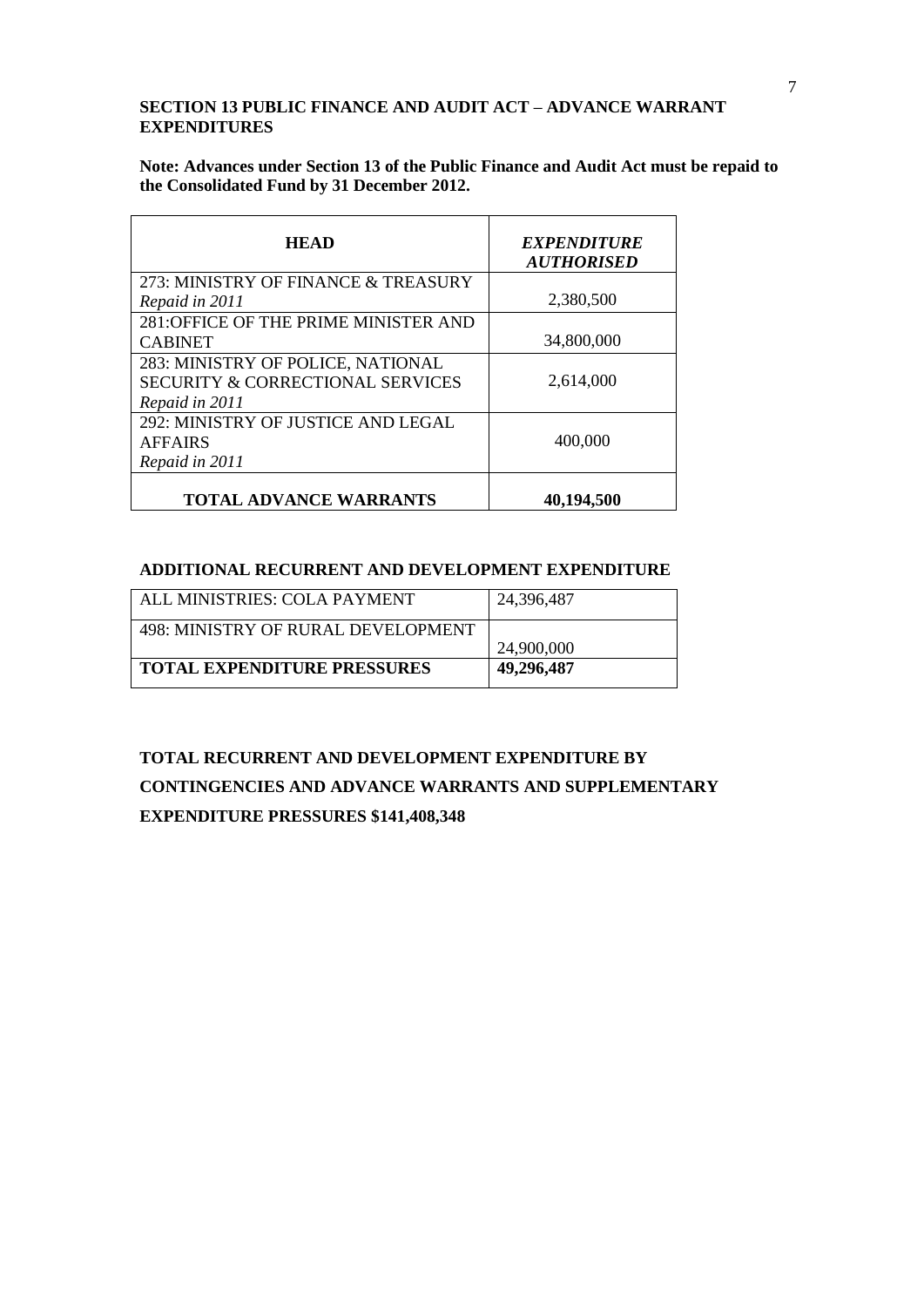#### **2011 SUPPLEMENTARY APPROPRIATION BILL 2011**

#### *Objects and Reasons*

The object of this Bill is to authorise supplementary expenditure of one hundred and forty one million, four hundred and eight thousand, three hundred and forty eight dollars authorised under the 2011 Appropriation Act 2011 for the service of the year ending 31st December 2011.

This supplementary appropriation is to supplement expenditure incurred by the issue of contingencies warrants during the year in respect of the heads specified in the schedule.

#### **MINISTER OF FINANCE AND TREASURY**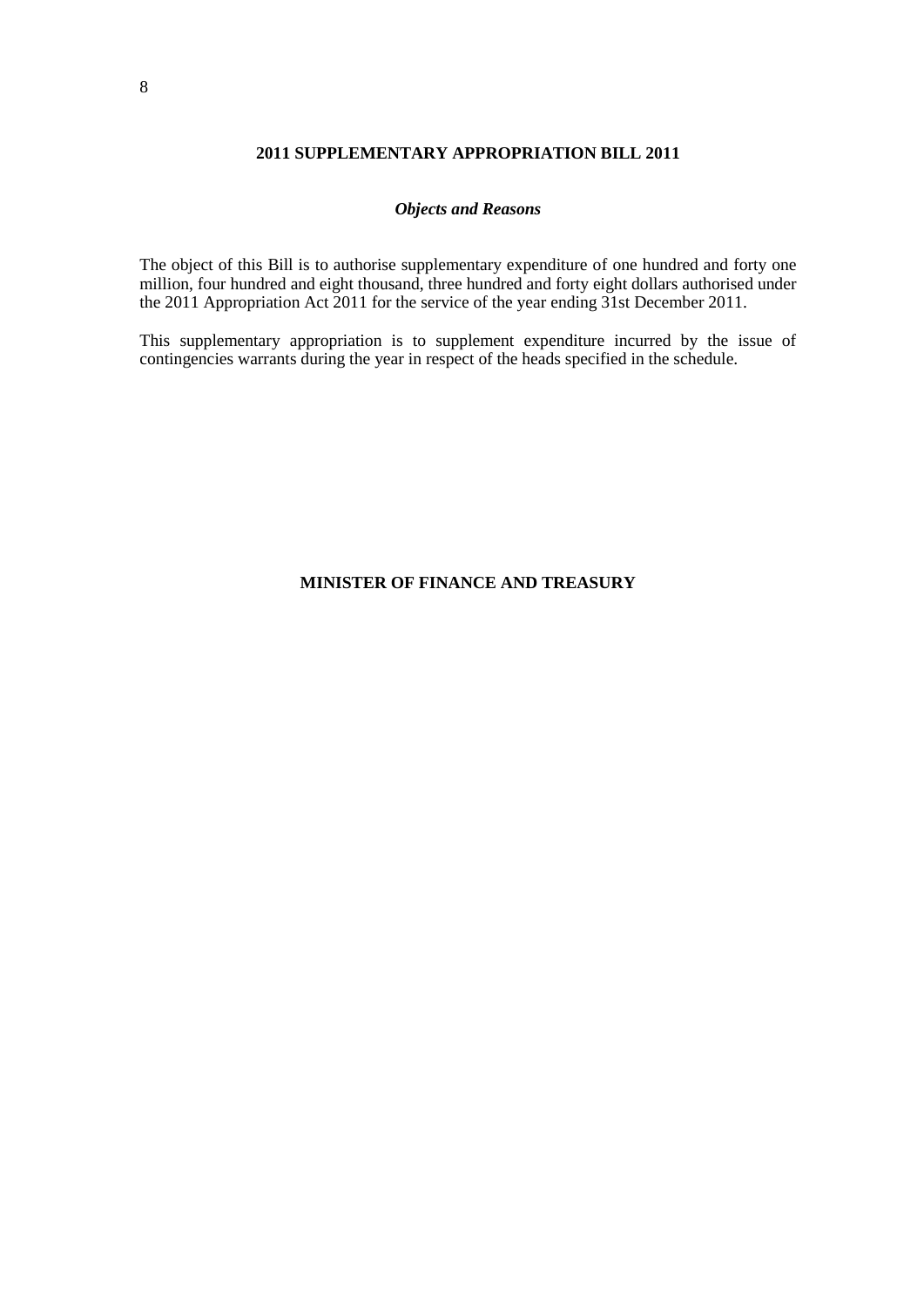#### **RECURRENT SUPPLEMENTARY ESTIMATES**

#### **HEAD: 270 MINISTRY OF AGRICULTURE AND LIVESTOCK DEVELOPMENT**

Estimates of the amount further required in the year ending  $31<sup>st</sup>$  December 2011 for the services of this head: **\$500,000**

| Subhead/item | <b>Description</b> | <b>Original</b><br><b>Estimates</b> | <b>Supplementary</b><br><b>Estimates</b> | <b>Revised</b><br><b>Estimates</b> |
|--------------|--------------------|-------------------------------------|------------------------------------------|------------------------------------|
| 0002:3104    | Office rent        |                                     | 500,000                                  | 500,000                            |
| <b>Total</b> |                    |                                     | 500,000                                  | 500,000                            |

#### *Explanatory Note*

This amount provides for additional funds to cover cost of office rent arrears of 2010 and 2011 monthly office rent.

#### **HEAD: 272 MINISTRY OF EDUCATION AND HUMAN RESOURCES DEVELOPMENT**

Estimates of the amount further required in the year ending  $31<sup>st</sup>$  December 2011 for the services of this head: **\$6,000,000**

| Subhead/item | <b>Description</b>                               | Original<br><b>Estimates</b> | <b>Supplementary</b><br><b>Estimates</b> | <b>Revised</b><br><b>Estimates</b> |
|--------------|--------------------------------------------------|------------------------------|------------------------------------------|------------------------------------|
| 0191:4026    | $Training - other$<br>(USP Distance<br>Learning) | 2,059,716                    | 5,000,000                                | 7,059,716                          |
| 0375:4061    | Grants                                           | 26,795,675                   | 1,000,000                                | 27,795,675                         |
| <b>Total</b> |                                                  | 28,855,391                   | 6,000,000                                | 34,855,391                         |

#### *Explanatory Note*

This amount provides for additional funds for constituency scholarship awards and assistance to Auki Primary school.

#### **HEAD: 274 MINISTRY OF FOREIGN AFFAIRS AND EXTERNAL TRADE**

Estimates of the amount further required in the year ending  $31<sup>st</sup>$  December 2011 for the services of this head: **\$2,600,000**

| Subhead/item | <b>Description</b>                                | <b>Original</b><br><b>Estimates</b> | <b>Supplementary</b><br><b>Estimates</b> | <b>Revised</b><br><b>Estimates</b> |
|--------------|---------------------------------------------------|-------------------------------------|------------------------------------------|------------------------------------|
| 0120:4097    | Payment to<br>Overseas Bodies –<br>Geneva Mission |                                     | 2,600,000                                | 2,600,000                          |
| Total        |                                                   |                                     | 2,600,000                                | 2,600,000                          |

#### *Explanatory Note*

This amount provides for additional funds for establishment cost for setting up the SI mission office in Geneva, Switzerland.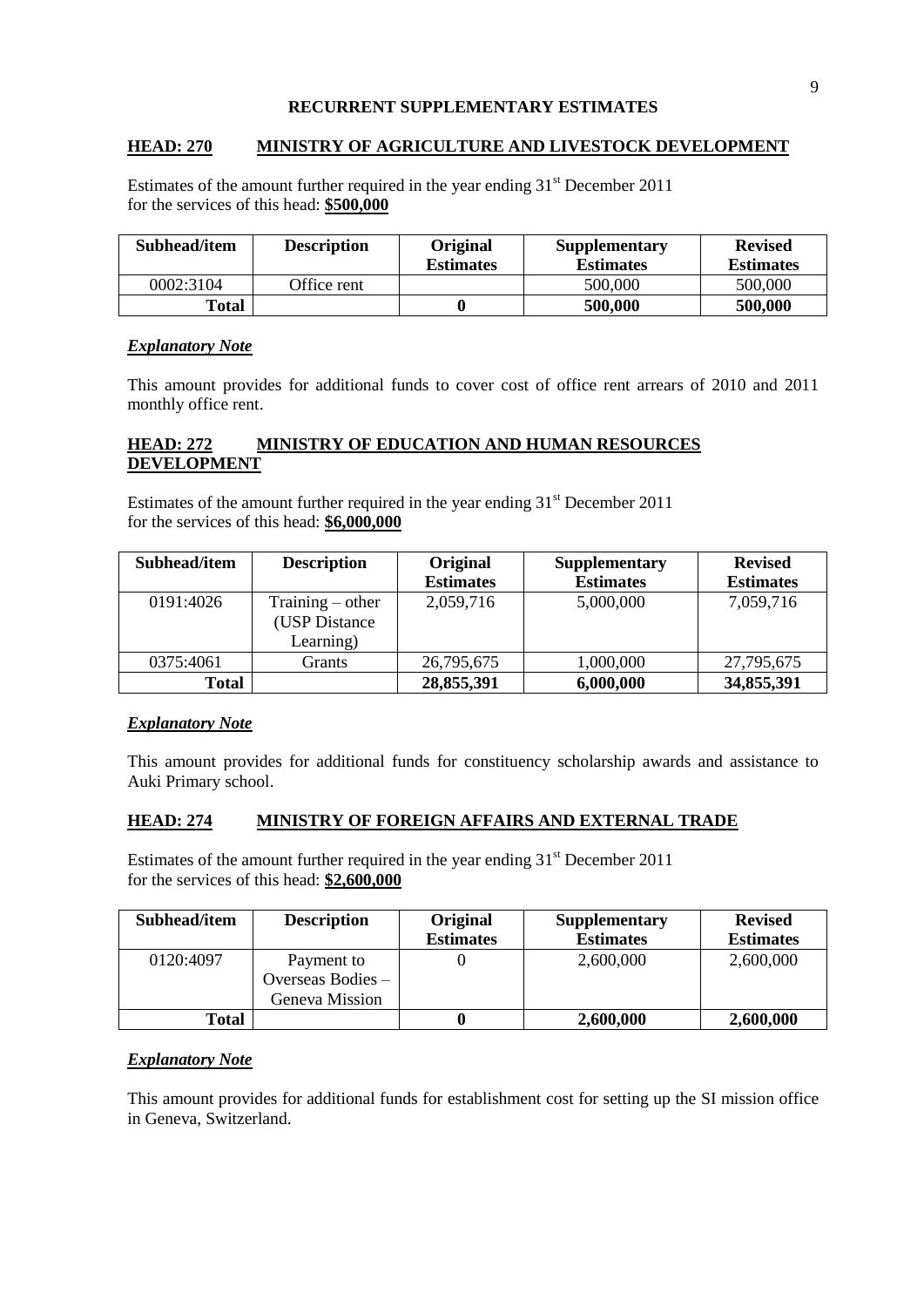# **HEAD: 277 MINISTRY OF INFRASTRUCTURE DEVELOPMENT**

| Subhead/item | <b>Description</b>       | Original         | Supplementary    | <b>Revised</b>   |
|--------------|--------------------------|------------------|------------------|------------------|
|              |                          | <b>Estimates</b> | <b>Estimates</b> | <b>Estimates</b> |
| 0243:2001    | Upkeep and               | 9,028,670        | 500,000          | 9,528,670        |
|              | Repair of                |                  |                  |                  |
|              | Official building        |                  |                  |                  |
| 0249:2122    | Hire of vehicles         | 2,094,176        | 1,500,000        | 3,594,176        |
|              | and plant                |                  |                  |                  |
| 0002:3100    | House rental             | 1,106,195        | 500,000          | 1,606,195        |
| 0249:3008    | <b>Plant Replacement</b> | 1,456,132        | 240,000          | 1,696,132        |
| <b>Total</b> |                          | 13,685,173       | 2,740,000        | 16,425,173       |

Estimates of the amount further required in the year ending  $31<sup>st</sup>$  December 2011 for the services of this head: **\$2,740,000**

# *Explanatory Note*

This amount provides for additional funds to cover operational costs of maintenance services, house rental for staff and vehicle hiring for Members of Parliament.

# **HEAD: 281 OFFICE OF THE PRIME MINISTER AND CABINET**

Estimates of the amount further required in the year ending  $31<sup>st</sup>$  December 2011 for the services of this head: **\$3,000,000**

| Subhead/item | <b>Description</b> | Original<br><b>Estimates</b> | <b>Supplementary</b><br><b>Estimates</b> | <b>Revised</b><br><b>Estimates</b> |
|--------------|--------------------|------------------------------|------------------------------------------|------------------------------------|
| 0061:2074    | Provincial visits  | 925,911                      | 500,000                                  | 1,425,911                          |
| 0061:2091    | Overseas travel -  | 3,725,744                    | 2,500,000                                | 6,225,744                          |
|              | <b>MPs</b>         |                              |                                          |                                    |
| Total        |                    | 4,651,655                    | 3,000,000                                | 7,651,655                          |

#### *Explanatory Note*

This amount provides for additional funds for Prime Minister's office provincial visits and overseas travel.

#### **HEAD: 284 MINISTRY OF PROVINCIAL GOVERNMENT & INSTITUTIONAL STRENGTHENING**

Estimates of the amount further required in the year ending  $31<sup>st</sup>$  December 2011 for the services of this head: **\$1,600,000**

| Subhead/item | <b>Description</b>            | <b>Original</b>  | <b>Supplementary</b> | <b>Revised</b>   |
|--------------|-------------------------------|------------------|----------------------|------------------|
|              |                               | <b>Estimates</b> | <b>Estimates</b>     | <b>Estimates</b> |
| 0482:4108    | <b>Fixed Service</b><br>Grant | 7,546,278        | 1,600,000            | 9,146,278        |
| Total        |                               | 7,546,278        | 1,600,000            | 9,146,278        |

#### *Explanatory Note*

This amount provides for additional funds for goodwill payments to landowning groups of Auki wharf, Malaita Province.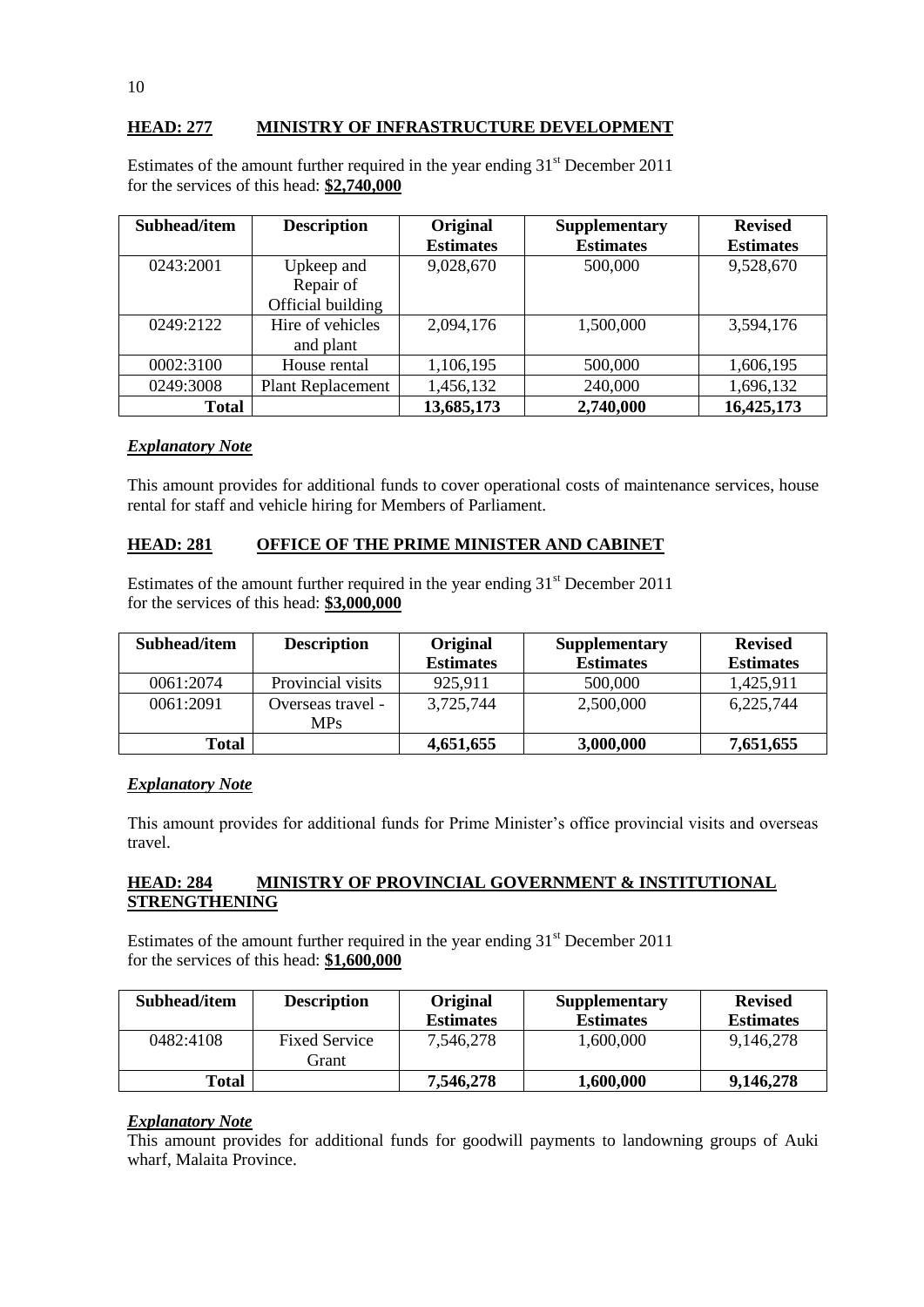### **HEAD: 287 MINISTRY OF CULTURE AND TOURISM**

Estimates of the amount further required in the year ending  $31<sup>st</sup>$  December 2011 for the services of this head: **\$477,361**

| Subhead/item | <b>Description</b>    | <b>Original</b><br><b>Estimates</b> | Supplementary<br><b>Estimates</b> | <b>Revised</b><br><b>Estimates</b> |
|--------------|-----------------------|-------------------------------------|-----------------------------------|------------------------------------|
| 0004:2092    | Overseas Travel –     | 217,800                             | 477.361                           | 695,161                            |
|              | <b>Public Service</b> |                                     |                                   |                                    |
| Total        |                       | 217,800                             | 477,361                           | 695,161                            |

# *Explanatory Note*

This amount provides for additional funds to cover cost for the Ministry's delegations travelling overseas.

# **HEAD: 289 MINISTRY OF COMMUNICATION AND AVIATION**

Estimates of the amount further required in the year ending  $31<sup>st</sup>$  December 2011 for the services of this head: **\$3,000,000**

| Subhead/item | <b>Description</b> | Original         | <b>Supplementary</b> | <b>Revised</b>   |
|--------------|--------------------|------------------|----------------------|------------------|
|              |                    | <b>Estimates</b> | <b>Estimates</b>     | <b>Estimates</b> |
| 0511:6133    | Minor works        | 500,000          | 3,000,000            | 3,500,000        |
|              | installation       |                  |                      |                  |
| <b>Total</b> |                    | 500,000          | 3,000,000            | 3,500,000        |

**Explanatory Note** This amount provides for additional funds to cover Henderson airport operations, equipment installations and maintenance of provincial airfields.

#### **HEAD: 293 Ministry of Home Affairs**

Estimates of the amount further required in the year ending  $31<sup>st</sup>$  December 2011 for the services of this head: **\$5,000,000**

| Subhead/item | <b>Description</b>  | <b>Original</b>  | <b>Supplementary</b> | <b>Revised</b>   |
|--------------|---------------------|------------------|----------------------|------------------|
|              |                     | <b>Estimates</b> | <b>Estimates</b>     | <b>Estimates</b> |
| 0301:4141    | Assistance to local |                  | 5,000,000            | 5,000,000        |
|              | churches            |                  |                      |                  |
| Total        |                     |                  | 5,000,000            | 5,000,000        |

*Explanatory Note* This amount provides for additional funds for assistance to local churches

# **HEAD: 295 MINISTRY OF MINES, ENERGY & RURAL ELECTRIFICATION**

Estimates of the amount further required in the year ending  $31<sup>st</sup>$  December 2011 for the services of this head: **\$500,000**

| Subhead/item | <b>Description</b> | <b>Original</b><br><b>Estimates</b> | <b>Supplementary</b><br><b>Estimates</b> | <b>Revised</b><br><b>Estimates</b> |
|--------------|--------------------|-------------------------------------|------------------------------------------|------------------------------------|
| 0004:3100    | House rent         | 790,549                             | 500,000                                  | 1,290,549                          |
| Total        |                    | 790,549                             | 500,000                                  | 1,290,549                          |

*Explanatory Note* This amount provides for additional funding for staff house rentals.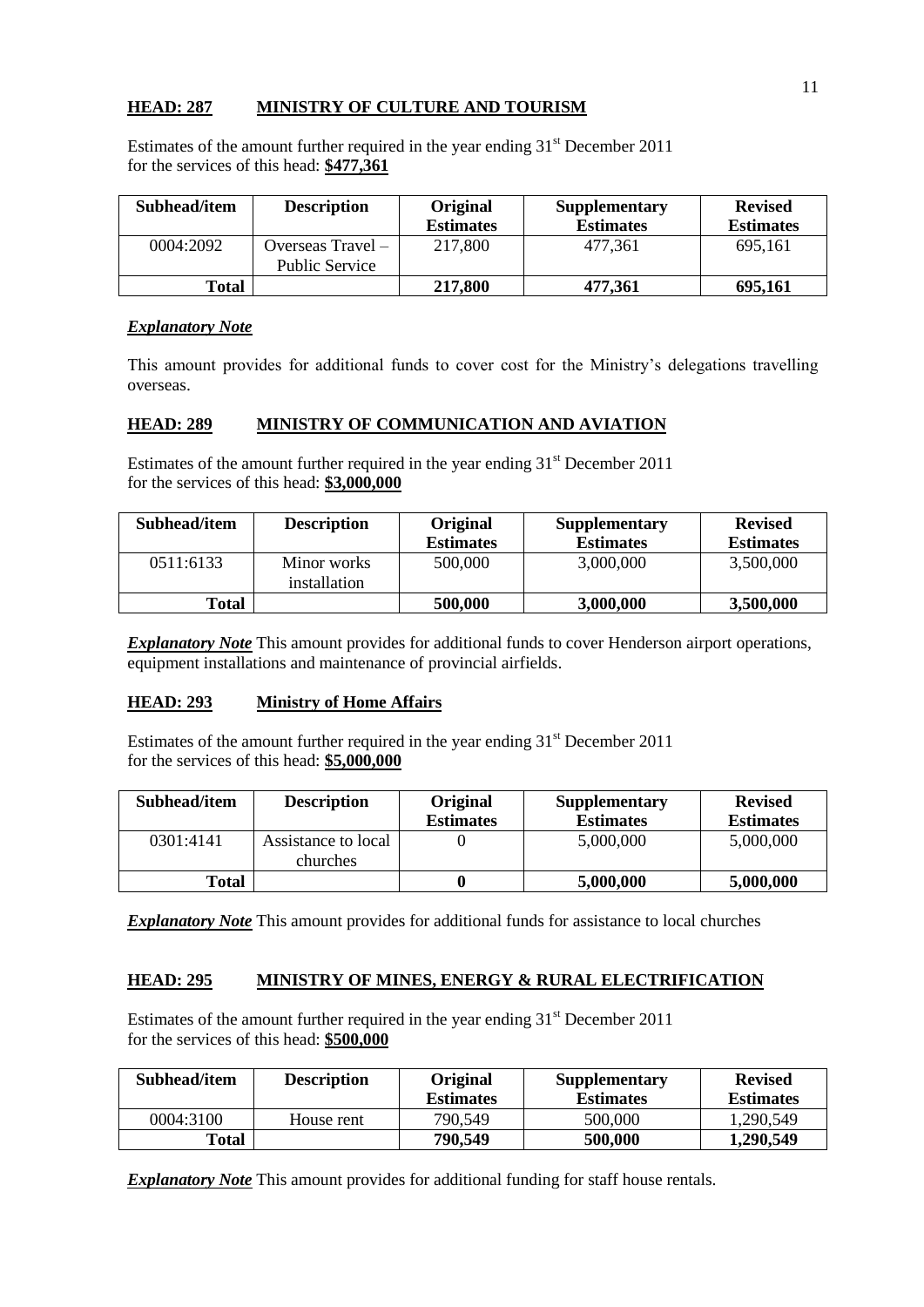#### **DEVELOPMENT SUPPLEMENTARY ESTIMATES**

# **HEAD 470: MINISTRY OF AGRICULTURE & LIVESTOCK DEVELOPMENT**

Amount authorised by contingencies warrant required in the year ending 31<sup>st</sup> December 2011 for the services of this head: **\$1,000,000**

| Subhead/item | <b>Description</b> | Original<br><b>Estimates</b> | <b>Supplementary</b><br><b>Estimates</b> | <b>Revised</b><br><b>Estimates</b> |
|--------------|--------------------|------------------------------|------------------------------------------|------------------------------------|
| 4257:5799    | Giant African      |                              | 1,000,000                                | 1,000,000                          |
|              | snail              |                              |                                          |                                    |
| Total        |                    |                              | 1,000,000                                | 1,000,000                          |

#### *Explanatory Notes*

This amount provides funding to assist communities to eradicate and destroy the Giant African snail.

#### **HEAD 474: MINISTRY OF FOREIGN AFFAIRS AND EXTERNAL TRADE**

Amount authorised by contingencies warrant required in the year ending 31<sup>st</sup> December 2011 for the services of this head: **\$4,500,000**

| Subhead/item | <b>Description</b>                    | Original<br><b>Estimates</b> | <b>Supplementary</b><br><b>Estimates</b> | <b>Revised</b><br><b>Estimates</b> |
|--------------|---------------------------------------|------------------------------|------------------------------------------|------------------------------------|
| 4285:5799    | Assistance to<br>Canberra<br>Chancery | 11,800,000                   | 4,500,000                                | 16,300,000                         |
| Total        |                                       | 11,800,000                   | 4,500,000                                | 16,300,000                         |

#### *Explanatory Notes*

This amount provides funding to cover completion cost of the Chancery Building in Canberra, Australia.

#### **HEAD 480: MINISTRY OF FORESTRY AND RESEARCH**

Amount authorised by contingencies warrant required in the year ending  $31<sup>st</sup>$  December 2011 for the services of this head: **\$3,000,000**

| Subhead/item | <b>Description</b>       | Original<br><b>Estimates</b> | Supplementary<br><b>Estimates</b> | <b>Revised</b><br><b>Estimates</b> |
|--------------|--------------------------|------------------------------|-----------------------------------|------------------------------------|
|              | Downstream<br>Processing | 8,000,000                    | 3,000,000                         | 11,000,000                         |
| Total        |                          | 8,000,000                    | 3,000,000                         | 11,000,000                         |

#### *Explanatory Notes*

This amount provides additional funding for the Downstream Processing Project.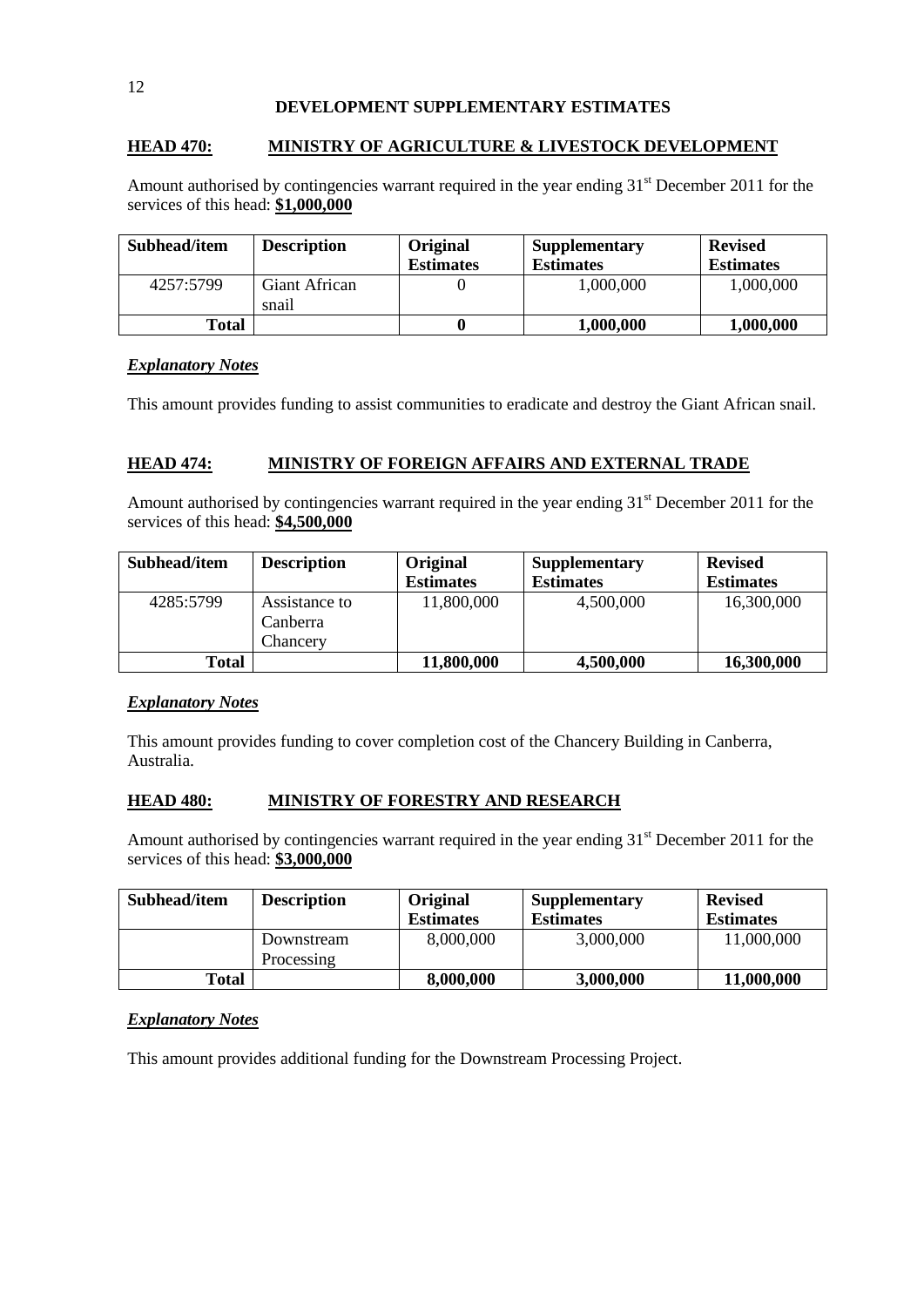# **HEAD 483: MINISTRY OF POLICE & CORRECTIONAL SERVICES**

Amount authorised by contingencies warrant required in the year ending  $31<sup>st</sup>$  December 2011 for the services of this head: **\$1,600,000**

| Subhead/item | <b>Description</b>     | <b>Original</b><br><b>Estimates</b> | <b>Supplementary</b><br><b>Estimates</b> | <b>Revised</b><br><b>Estimates</b> |
|--------------|------------------------|-------------------------------------|------------------------------------------|------------------------------------|
| 4337-5799    | Auki Police<br>housing | 3,000,000                           | 1,600,000                                | 4,600,000                          |
| Total        |                        | 3,000,000                           | 1,600,000                                | 4,600,000                          |

#### *Explanatory Notes*

This amount provides funding to cover for cost of completing Auki Police houses.

# **HEAD 484:MINISTRY OF PROVINCIAL GOVERNMENT & INSTITUTIONAL STRENGTHENING**

Amount authorised by contingencies warrant required in the year ending 31<sup>st</sup> December 2011 for the services of this head: **\$3,000,000**

| Subhead/item | <b>Description</b>           | <b>Original</b><br><b>Estimates</b> | <b>Supplementary</b><br><b>Estimates</b> | <b>Revised</b><br><b>Estimates</b> |
|--------------|------------------------------|-------------------------------------|------------------------------------------|------------------------------------|
| 4773:5799    | Doma township<br>development |                                     | 3,000,000                                | 3,000,000                          |
| Total        |                              | 0                                   | 3,000,000                                | 3,000,000                          |

#### *Explanatory Notes*

This amount provides funding to for Doma Township Project, West Guadalcanal.

# **HEAD 489: MINISTRY OF COMMUNICATION AND AVIATION**

Amount authorised by contingencies warrant required in the year ending 31<sup>st</sup> December 2011 for the services of this head: **\$6,600,000**

| Subhead/item | <b>Description</b> | Original         | <b>Supplementary</b> | <b>Revised</b>   |
|--------------|--------------------|------------------|----------------------|------------------|
|              |                    | <b>Estimates</b> | <b>Estimates</b>     | <b>Estimates</b> |
| 4731:5799    | Upgrading of       | 2,000,000        | 1,600,000            | 3,600,000        |
|              | Munda airport      |                  |                      |                  |
| 4365:5799    | Rehabilitation &   | 10,000,000       | 3,000,000            | 13,000,000       |
|              | construction       |                  |                      |                  |
| 4367:5799    | Airfield           | 6,000,000        | 2,000,000            | 8,000,000        |
|              | Navigation &       |                  |                      |                  |
|              | Equipment          |                  |                      |                  |
|              | Rehabilitation     |                  |                      |                  |
| <b>Total</b> |                    | 18,000,000       | 6,600,000            | 24,600,000       |

#### *Explanatory Notes*

This amount provides additional funding for Munda Airport Upgrading into international airport, Taro airfield rehabilitation and construction as well as rehabilitation of provincial airports equipment.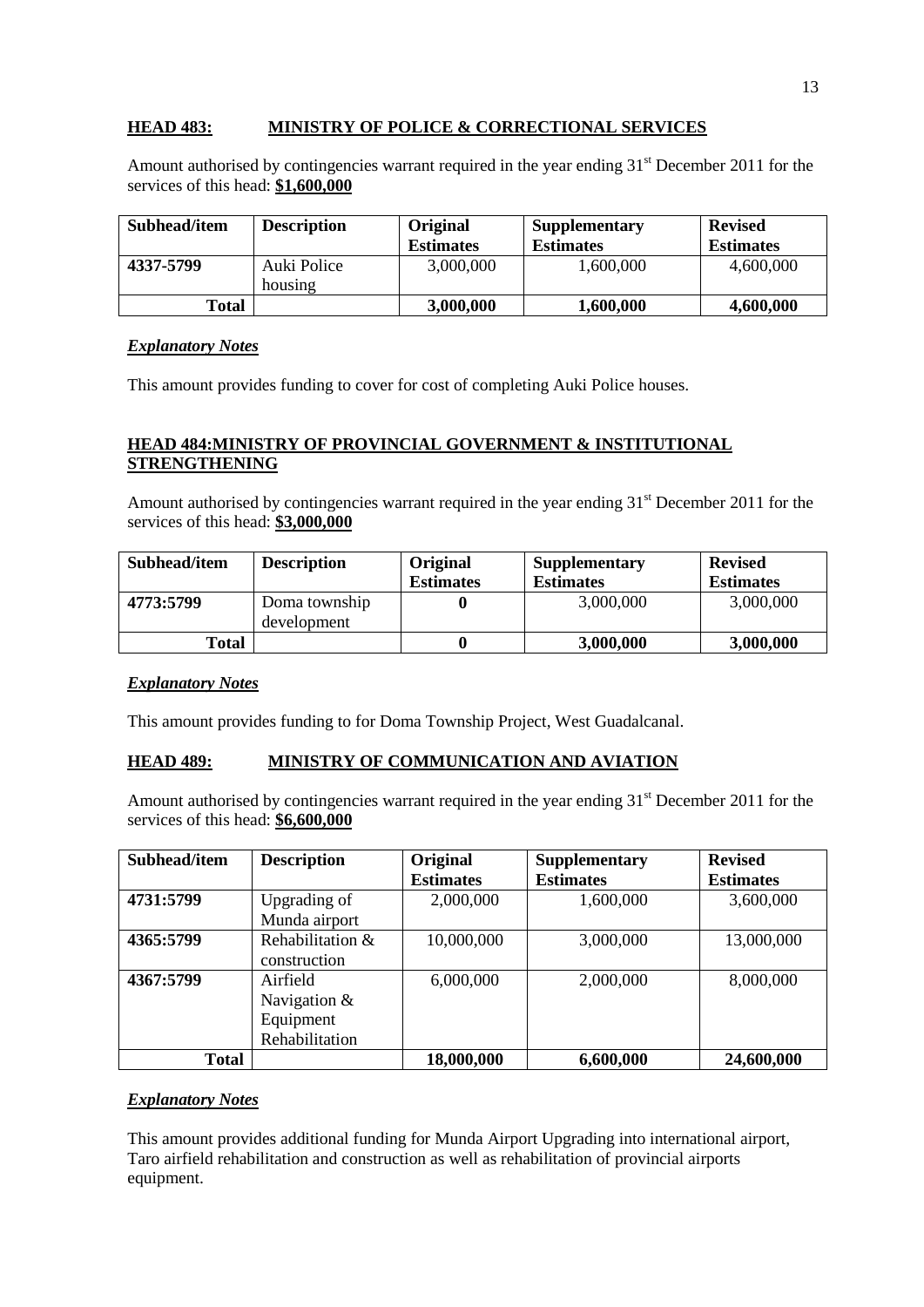# **HEAD 491: MINISTRY OF PUBLIC SERVICE**

Amount authorised by contingencies warrant required in the year ending  $31<sup>st</sup>$  December 2011 for the services of this head: **\$3,000,000**

| Subhead/item | <b>Description</b> | <b>Original</b><br><b>Estimates</b> | <b>Supplementary</b><br><b>Estimates</b> | <b>Revised</b><br><b>Estimates</b> |
|--------------|--------------------|-------------------------------------|------------------------------------------|------------------------------------|
|              | Office building    | 5,000,000                           | 3,000,000                                | 8,000,000                          |
| Total        |                    | 5,000,000                           | 3,000,000                                | 8,000,000                          |

#### *Explanatory Notes*

This amount provides additional funding towards the new Public Service Office Building in Honiara.

# **HEAD 495: MINISTRY OF MINES, ENERGY AND RURAL ELECTRIFICATION**

Estimates of the amount further required in the year ending  $31<sup>st</sup>$  December 2010 for the services of this head: **\$2,700,000**

| Subhead/item | <b>Description</b>       | <b>Original</b><br><b>Estimates</b> | <b>Supplementary</b><br><b>Estimates</b> | <b>Revised</b><br><b>Estimates</b> |
|--------------|--------------------------|-------------------------------------|------------------------------------------|------------------------------------|
| 4576:5799    | Tina River<br>Landowners | 4,400,000                           | 2,700,000                                | 7,100,000                          |
| Total        |                          | 4,400,000                           | 2,700,000                                | 7,100,000                          |

#### *Explanatory Note*

This amount provides for additional funds to cater for goodwill payment to resettle landowners of Tina River Hydro Power Scheme, East Guadalcanal.

# **HEAD 498: MINISTRY OF RURAL DEVELOPMENT AND INDIGENIOUS AFFAIRS**

Estimates of the amount further required in the year ending  $31<sup>st</sup>$  December 2010 for the services of this head: **\$1,100,000**

| Subhead/item | <b>Descriptions</b> | Original<br><b>Estimates</b> | <b>Supplementary</b><br><b>Estimates</b> | <b>Revised</b><br><b>Estimates</b> |
|--------------|---------------------|------------------------------|------------------------------------------|------------------------------------|
| 4666:5799    | <b>SIG RSCD</b>     |                              | 1,100,000                                | .100,000                           |
| Total        |                     |                              | 1,100,000                                | 1,100,000                          |

#### *Explanatory Notes*

This amount provides for the Solomon Islands Government contribution to ROC Support for Constituency Development (RSCD) grants.

14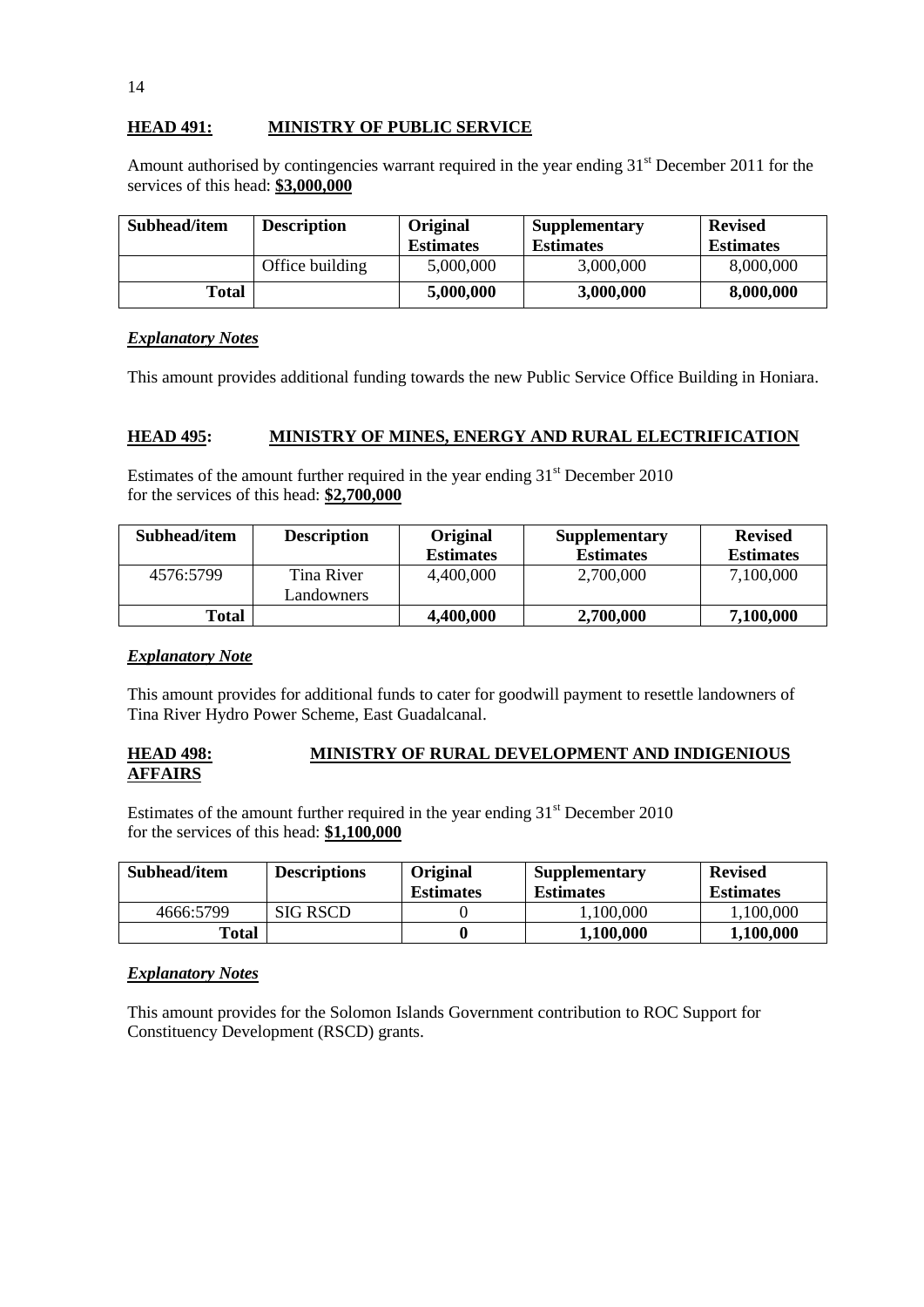# **Section 13 ADVANCE WARRANTS SUPPLEMENTARY ESTIMATES**

# **HEAD 273: MINISTRY OF FINANCE & TREASURY**

Estimates of the amount further required in the year ending  $31<sup>st</sup>$  December 2011 for the services of this head: **\$2,380,500**

| Subhead/item | <b>Descriptions</b> | Original         | <b>Supplementary</b> | <b>Revised</b>   |
|--------------|---------------------|------------------|----------------------|------------------|
|              |                     | <b>Estimates</b> | <b>Estimates</b>     | <b>Estimates</b> |
| 0426:3062    | Consultancy         |                  | 1,983,750            | 1,983,750        |
|              | Fees                |                  |                      |                  |
| 0427:2301    | IT $-$              | 500,044          | 396,750              | 896,794          |
|              | Replacement         |                  |                      |                  |
|              | Hardware            |                  |                      |                  |
| <b>Total</b> |                     | 500,044          | 2,380,500            | 2,880,544        |

#### *Explanatory Notes*

This Advance under Section 13 of the Public Finance and Audit Act is covered by donor funding already received and will be repaid to the Consolidated Fund on enactment of the 2011 Supplementary Appropriation.

# **HEAD 281: OFFICE OF THE PRIME MINISTER AND CABINET**

Estimates of the amount further required in the year ending  $31<sup>st</sup>$  December 2011 for the services of this head: **\$34,800,000**

| Subhead/item | <b>Descriptions</b> | <b>Original</b><br><b>Estimates</b> | <b>Supplementary</b><br><b>Estimates</b> | <b>Revised</b><br><b>Estimates</b> |
|--------------|---------------------|-------------------------------------|------------------------------------------|------------------------------------|
|              |                     |                                     | 34,800,000                               |                                    |
|              |                     |                                     |                                          |                                    |
| Total        |                     |                                     |                                          |                                    |

#### *Explanatory Notes*

This Advance under Section 13 of the Public Finance and Audit Act is required to be repaid to the Consolidated Fund by 31 December 2012. The amount is for funding of the Deed of Settlement for RIPEL and former employees.

### **HEAD 283: MINISTRY OF POLICE & NATIONAL SECURITY AND CORRECTIONAL SERVICES**

Estimates of the amount further required in the year ending  $31<sup>st</sup>$  December 2011 for the services of this head: **\$2,614,000**

| Subhead/item | <b>Descriptions</b> | Original         | <b>Supplementary</b> | <b>Revised</b>   |
|--------------|---------------------|------------------|----------------------|------------------|
|              |                     | <b>Estimates</b> | <b>Estimates</b>     | <b>Estimates</b> |
| 0140:2001    | Repairs of          | 437,504          | 590,000              | 1,027,504        |
|              | Government          |                  |                      |                  |
|              | <b>Buildings</b>    |                  |                      |                  |
| 0140:2002    | Repairs of          | 1,018,480        | 600,000              | 1,618,480        |
|              | Government          |                  |                      |                  |
|              | housing             |                  |                      |                  |
| 0140:1010    | Civil service       | 11,700,844       | 20,000               | 11,720,844       |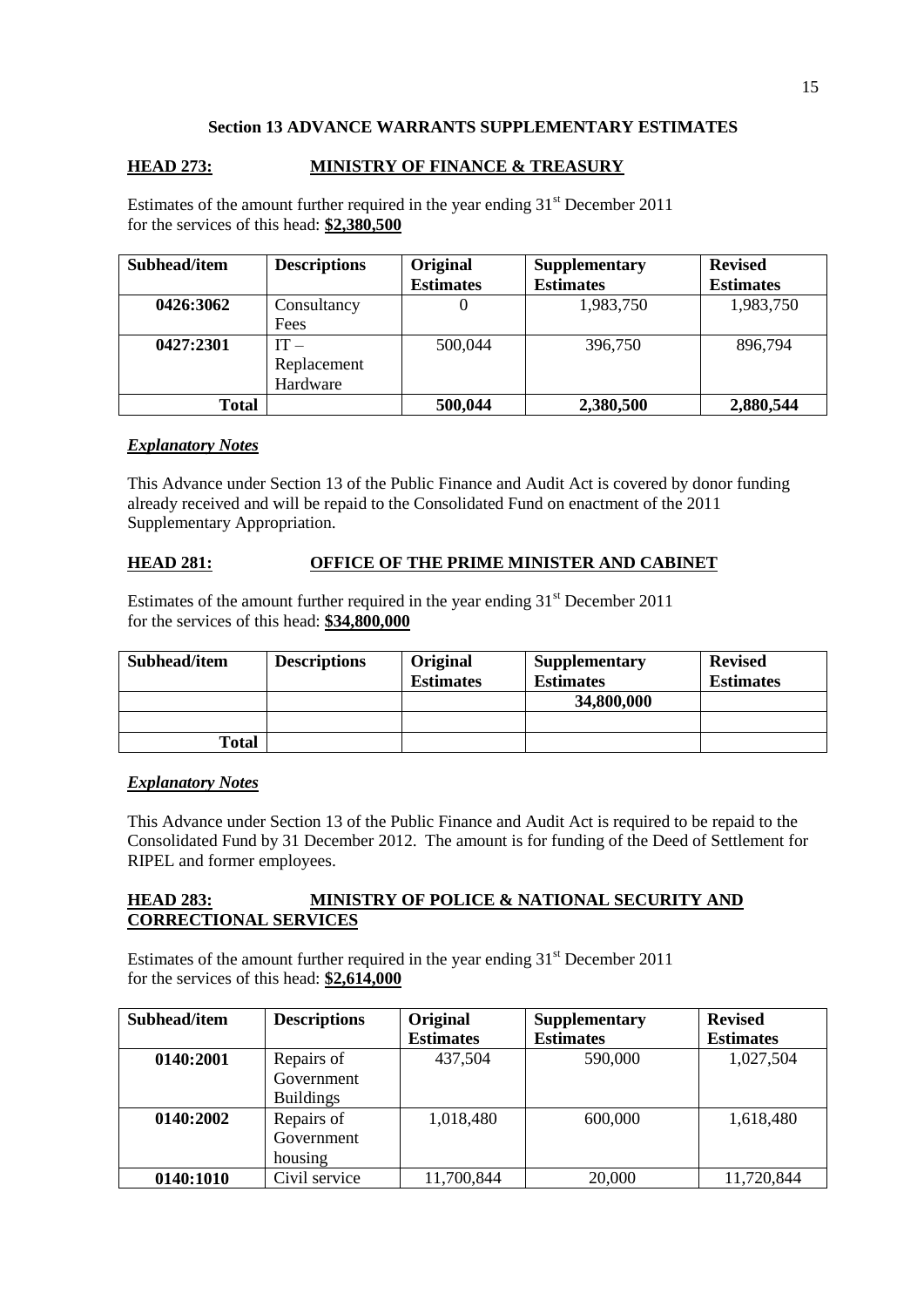|       | salaries              |            |           |            |
|-------|-----------------------|------------|-----------|------------|
|       | <b>Motor Vehicles</b> |            | 1,404,000 |            |
| Total |                       | 13,156,828 | 2,614,000 | 14,366,828 |

# *Explanatory Notes*

This Advance under Section 13 of the Public Finance and Audit Act is covered by donor funding already received and will be repaid to the Consolidated Fund on enactment of the 2011 Supplementary Appropriation.

# **HEAD 292: MINISTRY OF JUSTICE AND LEGAL AFFAIRS**

Estimates of the amount further required in the year ending  $31<sup>st</sup>$  December 2011 for the services of this head: **\$400,000**

| Subhead/item | <b>Descriptions</b>                          | Original<br><b>Estimates</b> | <b>Supplementary</b><br><b>Estimates</b> | <b>Revised</b><br><b>Estimates</b> |
|--------------|----------------------------------------------|------------------------------|------------------------------------------|------------------------------------|
| 0002:2001    | Repairs of<br>Government<br><b>Buildings</b> | 306,795                      | 400,000                                  | 706,795                            |
| Total        |                                              | 306,795                      | 400,000                                  | 706,795                            |

# *Explanatory Notes*

This Advance under Section 13 of the Public Finance and Audit Act is covered by donor funding already received and will be repaid to the Consolidated Fund on enactment of the 2011 Supplementary Appropriation.